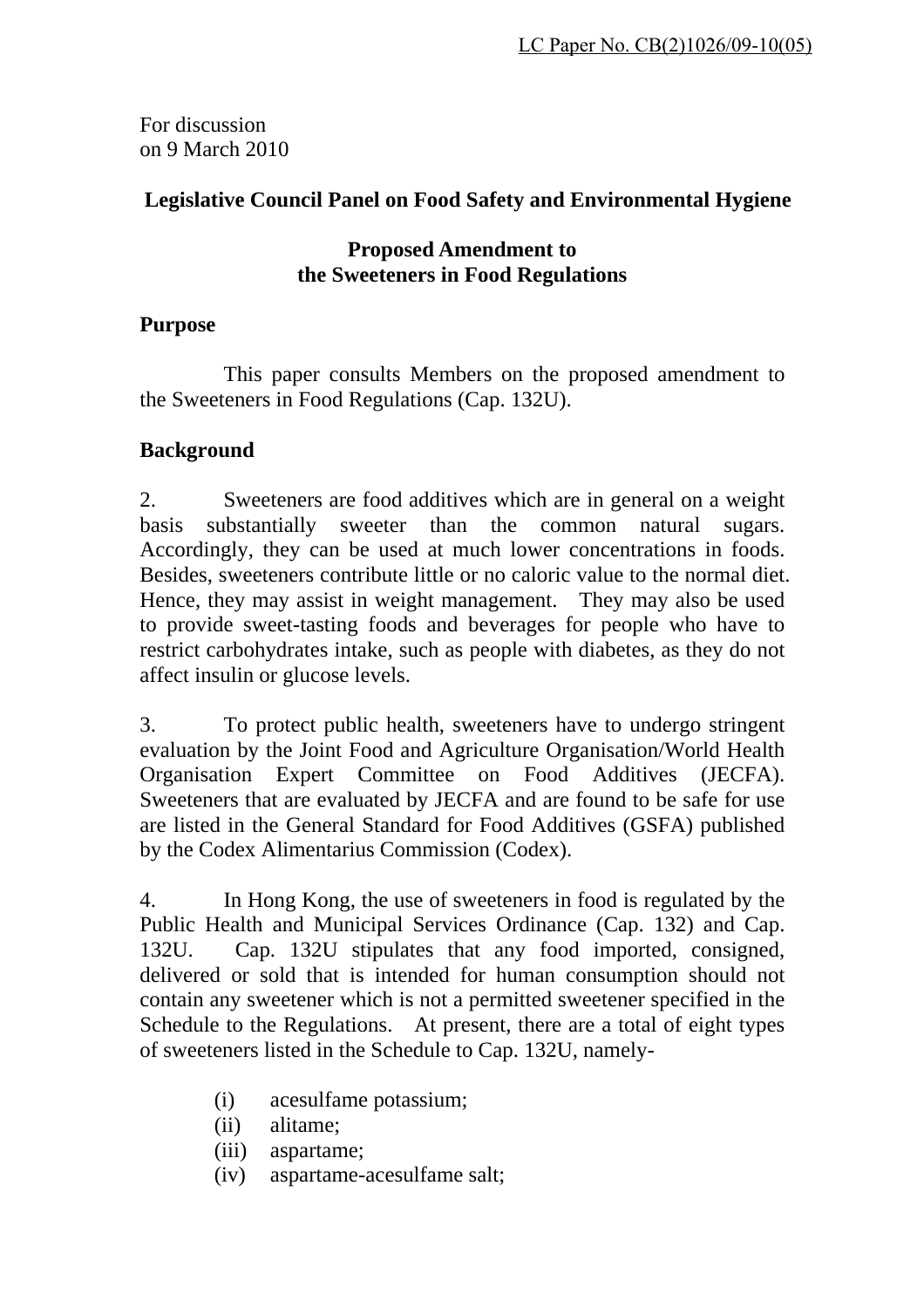- (v) cyclamic acid (and sodium, potassium, calcium salts);
- (vi) saccharin (and sodium, potassium, calcium salts);
- (vii) sucralose; and
- (viii) thaumatin.

### **Proposed Amendment**

5. In order to align Cap. 132U with the latest international and scientific developments, the Administration proposes to add (a) neotame<sup>1</sup> and (b) steviol glycosides<sup>2</sup> which have been determined to be safe by JECFA to the list of permitted sweeteners specified in the Schedule to Cap. 132U. An Amendment Regulation to Cap. 132U to amend the Schedule will be made by the Director of Food and Environmental Hygiene (DFEH) under section 55(1)(a) of Cap.  $132<sup>3</sup>$ .

6. Neotame is a permitted food additive in various food categories under the GSFA, and is currently permitted for use in Mainland China, Australia, New Zealand, the U.S. and Canada. It will also be permitted in all European Union member states by 12 October 2010.

7. Steviol glycosides are permitted for use in Mainland China, Japan, Korea, Australia, New Zealand, and the U.S. Steviol glycosides have been evaluated and determined to be safe by JECFA. The Codex Committee on Food Additives is taking steps for the inclusion of the uses of steviol glycosides in the GSFA.

## **Consultation**

8. The proposal to add the two new sweeteners to Cap. 132U has been considered and supported by the Expert Committee on Food Safety.

 $\overline{a}$ 1 Neotame is a dipeptide methyl ester which is manufactured from aspartame and 3,3-dimethylbutyraldehyde in a one-step chemical synthesis. Neotame has a sweetness potency of 7 000 – 13 000 times that of sucrose.

<sup>2</sup> Steviol glycosides are natural constituents of the plant *Stevia rebaudiana* Bertoni, a member of the Compositae family. The leaves of this plant contain at least ten different glycosides, the major constituents being stevioside and rebaudioside A. Stevio glycosides are about 200-300 times sweeter than sucrose.

 $3$  Section 55(1)(a) of Cap.132 provides that DFEH, as the appropriate authority, may make regulations for requiring, prohibiting or regulating the addition or extraction of any specified substance, or any substance of any specified class, to food intended for sale for human consumption, or the use of any substance as an ingredient in the preparation or preservation of any such food, and generally, for regulating or prescribing the composition of such food or the bacteriological or chemical standard thereof.